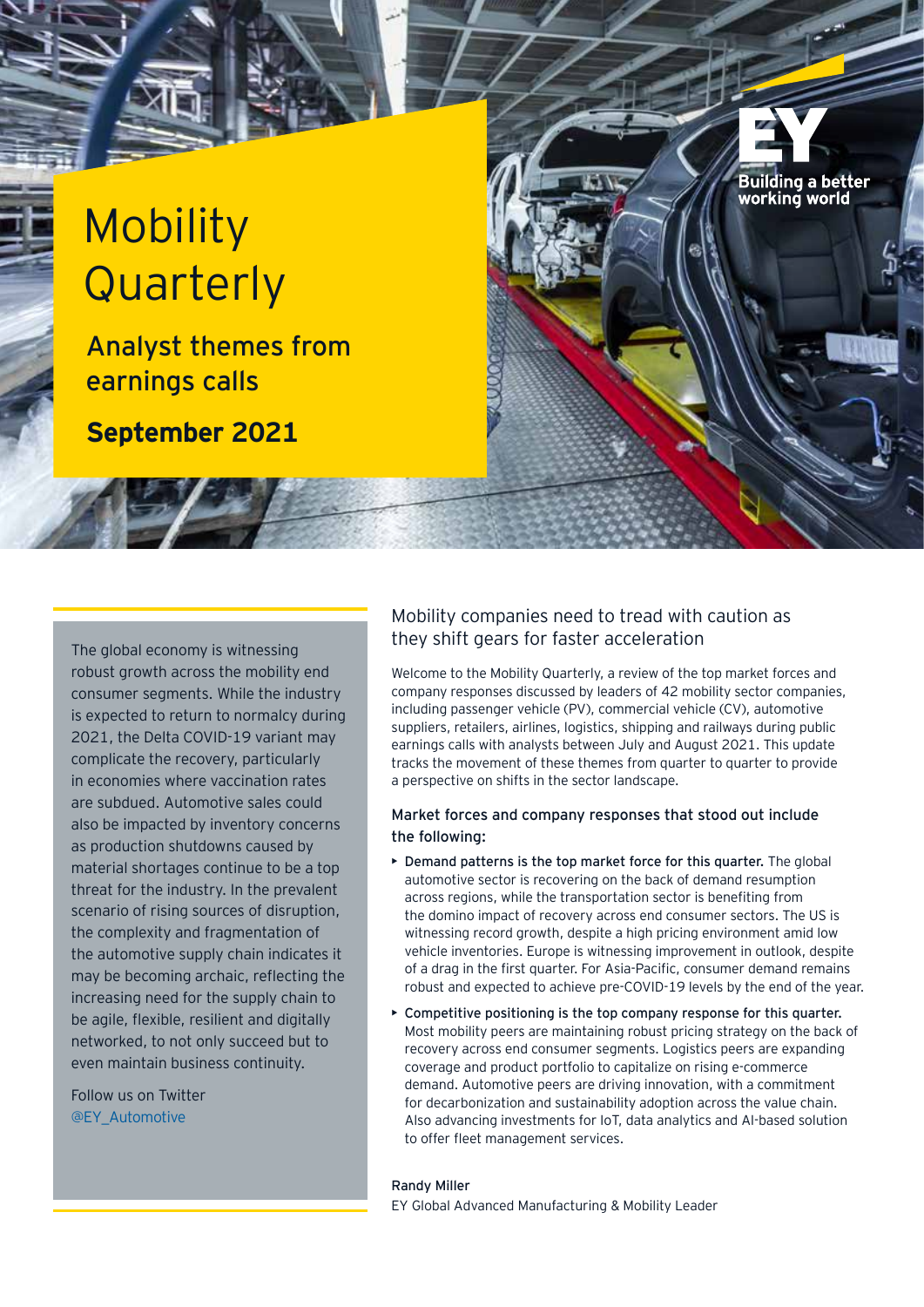#### Top five market forces

| 2Q21 |    |                       |  |
|------|----|-----------------------|--|
|      | 1. | Demand patterns       |  |
|      | 2. | Consumption behavior  |  |
|      | 3. | Value chain breakdown |  |
|      | 4. | Operating costs       |  |
| New  | 5. | Investors             |  |

# $\leftrightarrow$  Demand patterns

Trends in key customer segments and regional demand for products and services

- Consumer demand is ramping up across geographies on the back of pent-up demand. However, supply chain constraints are causing order backlogs and inventory challenges.
- Increased activity in end-markets such as transportation, construction, mining and oil and gas is driving demand for CVs, their aftermarket parts, services and used vehicles.
- Airlines are witnessing strong demand for leisure travel while the e-commerce boom fueled by the pandemic has accelerated the growth of cargo business, making it an essential business segment.
- Logistics, shipping and rail companies are working toward meeting demand as the economic recovery is having a domino effect across end consumer sectors. Peers are expanding product portfolios and hiring more employees in a labor and supply constraint environment.

Supply chain constraints and supplier failure disrupting production schedule

- The automotive industry is reeling under the impact of supply chain constraints. Demand upsurge coupled with raw material shortages such as semiconductors, petrochemicals and port delays led to disruption in production schedules.
- OEMs and governments are localizing EV battery cell manufacturing and sourcing of raw materials, integrating vertically to mitigate supply chain shocks and pursuing climate policies and sustainability goals.
- Automakers are adopting multi-tier supply chain, disciplined product mix and inventory management to manage the ongoing disruptions.

#### 1Q21

- 1. Demand patterns
- 2. Consumption behavior
- 3. Value chain breakdown
- 4. Sustainability initiatives
- 5. Operating costs

## Consumption behavior

Disruption in consumption patterns, attitude toward green products and digital technology adoption

- Consumer behavior toward green products is improving at a faster pace than anticipated as witnessed by the strong sales growth of electrified vehicles, parts and solutions. This is extraordinary in the context of global pandemic and passenger car sales decline in 2020.
- The pandemic has altered customer behavior toward digitalization; most mobility peers are focusing on providing a seamless experience throughout the product life cycle. While automotive companies are strengthening digital tools to enable vehicle and parts sales online, transportation peers are launching smart network platforms for a frictionless consumer experience.
- Airlines are witnessing a shift in demand to getaway destinations and cities with a lower cost of living; they are announcing coverage of newer markets, reflecting the shift in demand landscape.
- Accelerated growth in online shopping, e-commerce and flourishing US domestic parcel market has led logistics Value chain breakdown and the companies to benefit from increased shipping volume.

The pandemic has shifted at least some of the ways in which 66<br>The pandemic has shifted at least some of the ways in which<br>we live, work and travel. Sales of cars, especially electric cars, are expected to rise, with environmental concerns topping the list as the biggest influence on electric vehicle buyers.

Martin Cardel, EY Global Mobility Solutions Leader

The global automotive industry is projected to lose billions of dollars due to a shortage of semiconductor chips. To be better prepared for disruption, manufacturers could have diversified supply chains, identified choke points and moved away from just-in-time sourcing strategies. 66<br>The<br>disrt

Anil Valsan, EY Global Automotive & Transportation Lead Analyst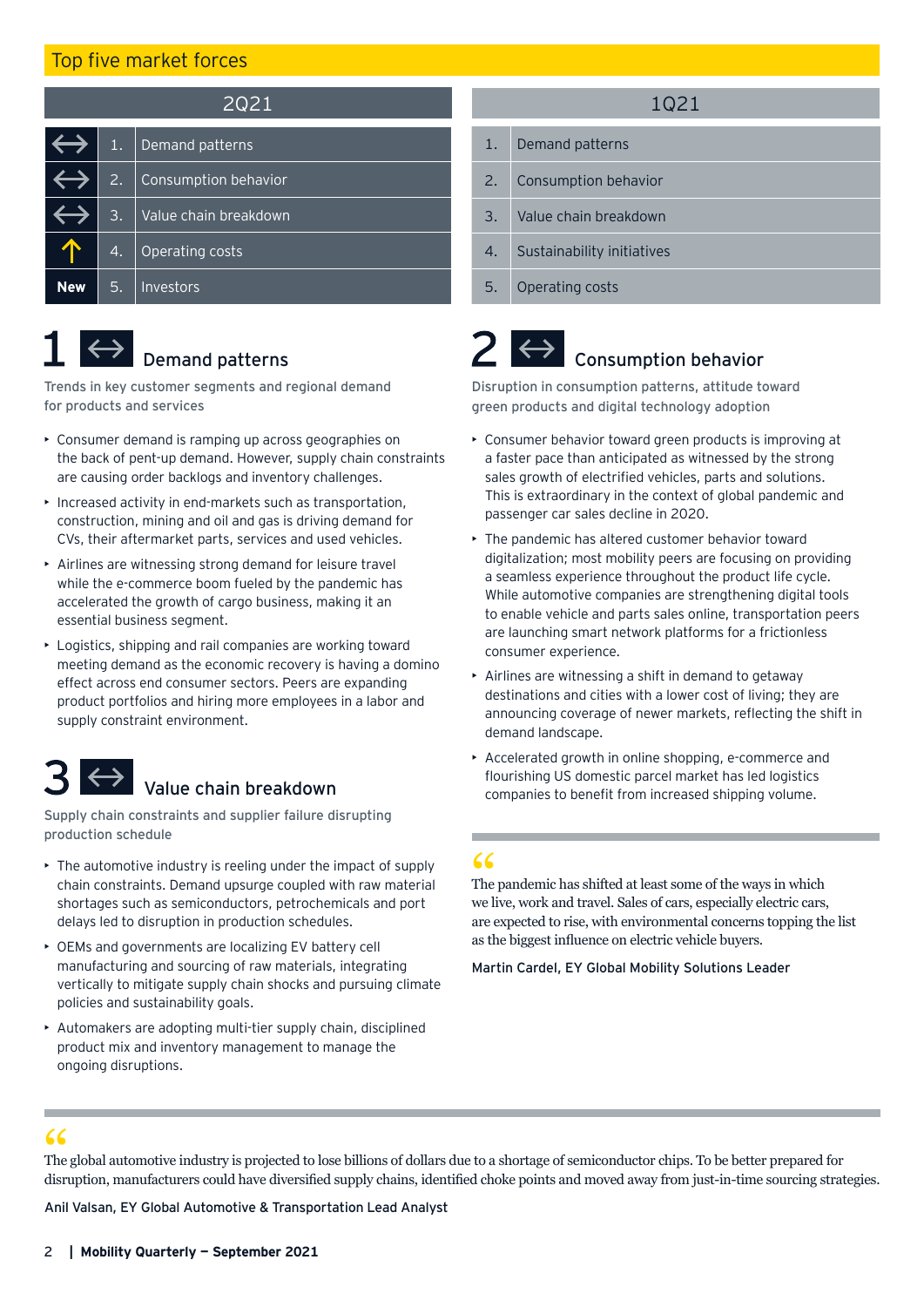# Operating cost **Investors**

Gains or losses related to operating costs, including raw materials, currency, energy and talent

- Higher variable costs fueled by raw material shortages and unfavorable foreign exchange is impacting cash flows at a time when OEMs are already struggling to cut costs.
- Automotive companies are also facing headwinds due to incremental employee cost and technology costs from new product or program launches.
- Shipping and railways are witnessing a rise in labor cost and expense in remote technology. Higher fuel prices are overshadowing fuel efficiencies from various initiatives.

### Top five company responses

| 2Q21 |                  |                                       |  |
|------|------------------|---------------------------------------|--|
|      | 1.               | Competitive positioning               |  |
|      | 2.               | Product design and innovation         |  |
|      | $\overline{3}$ . | Customer acquisition and connectivity |  |
|      | 4.               | <b>Business restructuring</b>         |  |
|      | 5.               | Change in financial outlook           |  |

#### $\uparrow$ Competitive positioning

New product or service launch, pricing strategy, market expansion and speed to market

- OEMs are expanding their geographical footprint, targeting customers in green powertrain segments with advanced connected features. They are also maintaining robust pricing strategy as vehicles sales have been hit due to low inventory levels.
- Suppliers are launching solutions for fleet management, infotainment and electrification; they are expecting higher growth from vehicle architectures, maintenance services and sustainability solutions.
- Logistics peers are expanding coverage and product portfolio to capitalize on high e-commerce demand. They are leveraging differential pricing strategy amid capacity constraints.
- Airlines are building on the success of the cargo flights, as it is now an important part of their recovery, revenue diversification and long-term growth.



#### Investor expectations of improved financial performance

- Several auto peers are reporting strong cash flows aided by revenue growth, leveraging cash inflows for capex investments and debt reduction.
- Airlines are witnessing lower net cash burn due to effective cost controls, increase in capacity and a moderate increase in revenues. To further improve margins, airlines are accelerating fleet rationalization and moving toward fuel efficient narrowbody aircrafts.
- Aided by strong cash flows, logistics peers are increasing capital expenditure on automation, while debt reduction and optimal capital allocation remain two of their top priorities.

## 1. Change in financial outlook 2. Product design and innovation 3. Business restructuring 4. Customer acquisition and connectivity 1Q21

5. Competitive positioning

## Product design and innovation

Expanding and transforming offerings through focused investments

- The automotive industry is experiencing an urgency to shift toward alternative fuel vehicles in response to the decarbonization and sustainability agenda. PV peers are making headway in battery technology as Europe emerges as a locus for battery manufacturing.
- Auto suppliers are developing smart architectures for ADAS solutions and offerings to enhance the user experience, as well as developing electrical architectures for EVs.
- Transportation and logistics companies are implementing technology to reduce direct operating cost and improve service consistency.



Opportunity lies in satisfying the increasing demand for electricpowered vehicles. Due to falling demand and further government regulation, sales of combustion engine-driven vehicles will never return to pre-COVID-19 levels.  $\frac{66}{\text{Opp}}$ 

Charlie Simpson, Partner and UK Future Mobility Lead, Ernst & Young LLP, EY-Parthenon